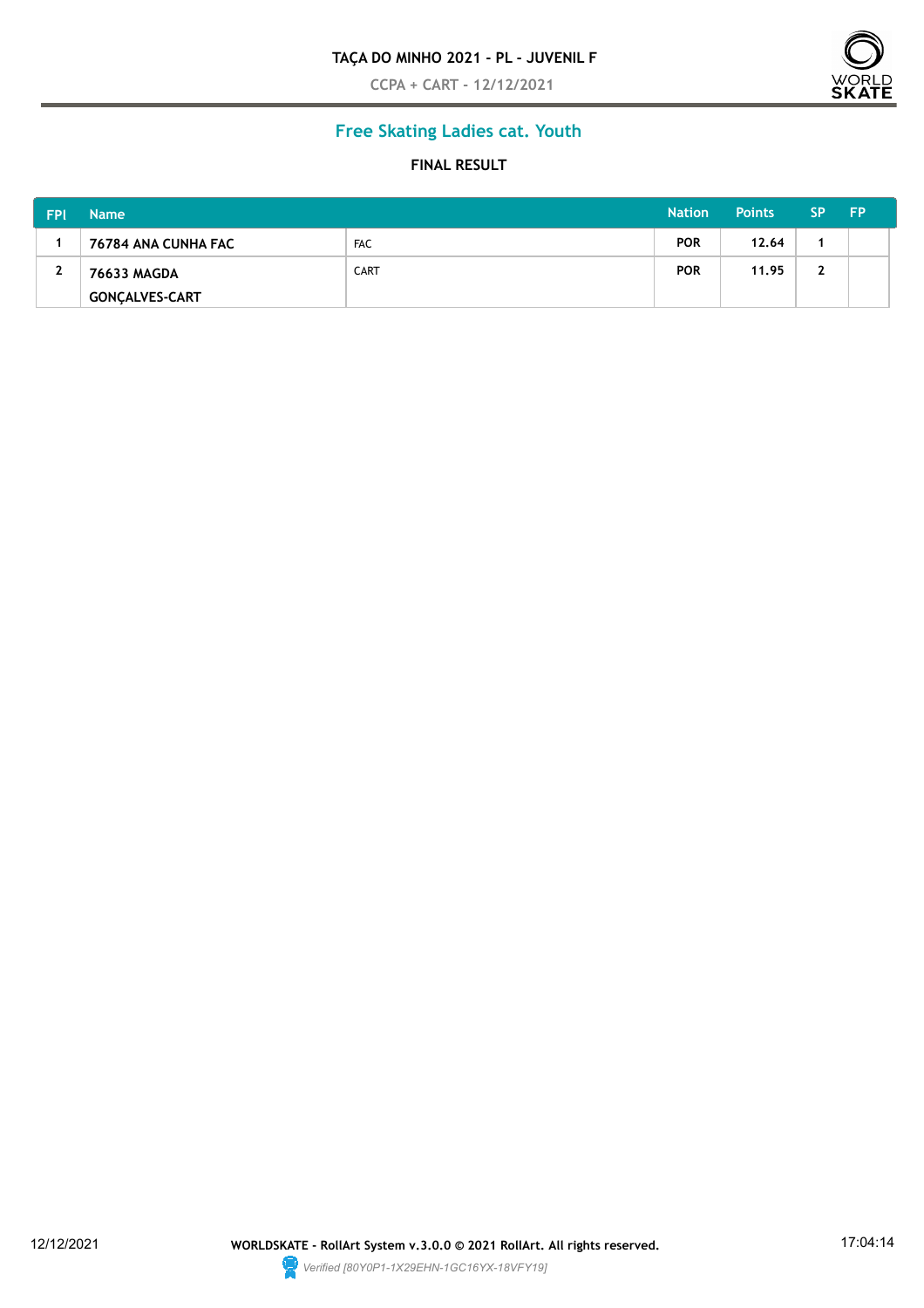**CCPA + CART - 12/12/2021**



## **Free Skating Ladies cat. Youth - Short Program**

#### **JUDGES DETAILS PER SKATER**

| Rank<br>$\mathbf{1}$ | <b>Name</b><br>76784 ANA CUNHA FAC    |              |                                                 |                      | <b>Nation</b><br><b>POR</b> |      | Element | <b>Total</b><br>score<br>6.89    | <b>Total</b><br>Component<br>score (factored)<br>6.75 | Total<br><b>Deductions</b><br>$-1.00$ | <b>Total</b><br><b>Segment</b><br>score<br>12.64 |
|----------------------|---------------------------------------|--------------|-------------------------------------------------|----------------------|-----------------------------|------|---------|----------------------------------|-------------------------------------------------------|---------------------------------------|--------------------------------------------------|
|                      | # Executed Element                    |              | lnfo                                            | <b>Base</b><br>Value | QOE                         | J1   | J2      | J3                               |                                                       |                                       | Scores of<br>Panel                               |
| 1                    | ComboSpin                             |              |                                                 |                      |                             | $-3$ | $-2$    | $\pmb{0}$                        |                                                       |                                       |                                                  |
|                      |                                       | S            | Sit Spin                                        | 0.80                 | $-0.17$                     |      |         |                                  |                                                       |                                       | 0.63                                             |
|                      |                                       | U            | Upright Spin                                    | 0.50                 | $-0.17$                     |      |         |                                  |                                                       |                                       | 0.33                                             |
|                      |                                       | U            | Upright Spin                                    | 0.75%                | $-0.17$                     |      |         |                                  |                                                       |                                       | 0.58                                             |
|                      | 2 ComboJump                           | 1Th          | Thoren                                          | 0.96                 | 0.00                        | 0    | 0       | 0                                |                                                       |                                       | 0.96                                             |
|                      |                                       | 2F <<        | 2 Flip                                          | 0.86                 | $-0.40$                     | $-3$ | $-3$    | $-3$                             |                                                       |                                       | 0.46                                             |
|                      |                                       | 1Lo          | Loop                                            | 0.96                 | $-0.10$                     | $-1$ | $-1$    | $-1$                             |                                                       |                                       | 0.86                                             |
| 3                    | Jump                                  | 1A           | Axel                                            | 1.30                 | $-0.40$                     | $-3$ | $-3$    | $-3$                             |                                                       |                                       | 0.90                                             |
| 4                    | <b>Step Sequence</b>                  | <b>StB</b>   | Footwork sequence                               | 1.80                 | $-0.60$                     | $-2$ | $-2$    | $-2$                             |                                                       |                                       | 1.20                                             |
| 5                    | Spin                                  | <b>NLSit</b> | Sit Spin No Level                               | 0.00                 | 0.00                        | $-3$ | $-2$    | $\begin{array}{c} \n\end{array}$ |                                                       |                                       | 0.00                                             |
| 6                    | Jump                                  | 1Lo          | Loop                                            | 0.90                 | 0.07                        | 0    | $+1$    | $+1$                             |                                                       |                                       | 0.97                                             |
|                      |                                       |              |                                                 | 8.83                 |                             |      |         |                                  |                                                       |                                       | 6.89                                             |
|                      | <b>Program Components</b>             |              |                                                 | Factor               |                             |      |         |                                  |                                                       |                                       |                                                  |
|                      | <b>Skating Skills</b>                 |              |                                                 | 1                    |                             | 2.00 | 2.00    | 2.00                             |                                                       |                                       | 2.00                                             |
|                      | Transitions/Linking Footwork/Movement |              |                                                 | 1                    |                             | 1.75 | 1.75    | 1.75                             |                                                       |                                       | 1.75                                             |
|                      | Performance/Execution                 |              |                                                 | 1                    |                             | 1.25 | 1.75    | 1.50                             |                                                       |                                       | 1.50                                             |
|                      | Choreography/Composition              |              |                                                 | 1                    |                             | 1.50 | 1.50    | 1.50                             |                                                       |                                       | 1.50                                             |
|                      |                                       |              | Judges Total Program Component Score (factored) |                      |                             |      |         |                                  |                                                       |                                       | 6.75                                             |
|                      | $-1.00$<br><b>Deductions</b>          | Falls: -1    |                                                 |                      |                             |      |         |                                  |                                                       |                                       |                                                  |

\* Element not allowed, < under-rotated jump, << half-rotated jump, <<< down-graded jump, 'T' Credit for distribution (10%), '+' bonus on spin, '%' bonus on jump/spin, "!' Lutz No Edge

| <b>Event Manager</b> | CARLA REGO      | <b>Specialist</b> | PEDRO QUIEROS   |
|----------------------|-----------------|-------------------|-----------------|
| Data Operator        | JOANA SOUSA     | Referee           | CAROLINA VARELA |
| Judge 1              | BARBARA GIÃO    | Judge 2           | JOSÉ MENDES     |
| Judge 3              | ANA RITA SANTOS |                   |                 |